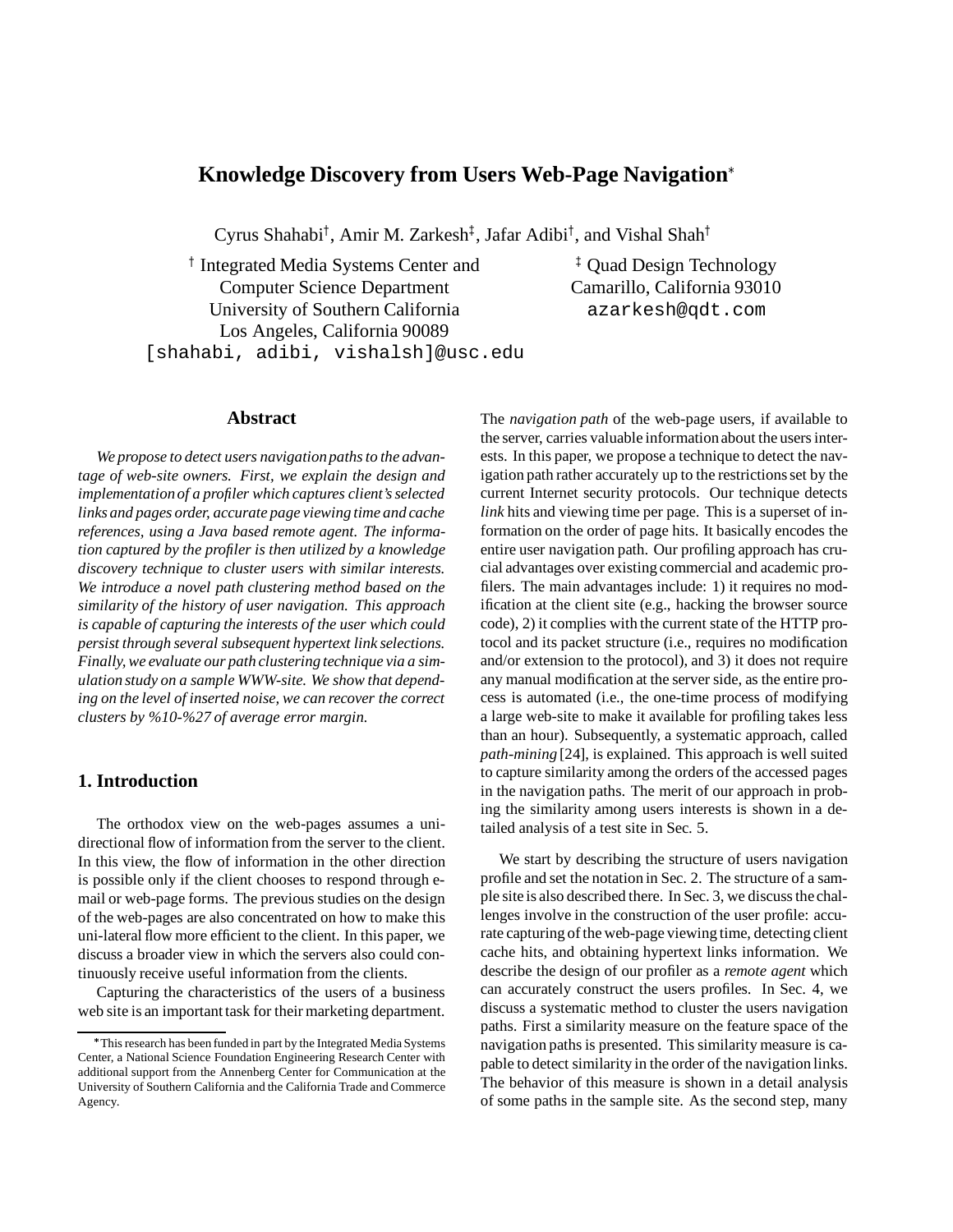classical data mining approach can be used for the classification based on the given similarity metric. In Sec. 5, a big set of paths in the example web site is analyzed in details and the performance of the similarity measure is tested. Sec. 6 provides a conclusion and overview on the future works.

# **2. Structure of the Users Navigation Profile**

The most detailed information we could gather from the Internet browsing of clients, is the list of links(s)he selected and the elapsed time between them. All other type of information, from the number of hits per page to the complete path profile and the time spent on a path, could be derived from the above data. In this section we formalize this structure and set the definitions. Moreover, the structure of a sample site is introduced. The sample site is used for the rest of this paper to illustrate the structure and efficiency of our approach.

The structure of an Internet server site could be abstracted as following. Let us denote the set of all hyper-text links exist in the WWW-pages of a site as  $\mathcal{L} = \{l_1, \ldots l_N\}$ . In the view of our applications, it is natural to consider a WWWpage as the set of all links in that page. Therefore, the set of all WWW-pages of a site,  $P = \{p_1, \ldots, p_n\}$ , could be realized as a partition of  $\mathcal L$  to the equivalent classes. Here links  $l_i$  and  $l_j$  are equivalent, *i.e.*  $l_i \sim l_j$ , if they are in the same page. Then  $P$  could be defined as

$$
\mathcal{P} = \mathcal{L} / \sim . \tag{1}
$$

On the other hand a graph structure could be recognized. Each link has a *starting* and an *ending* page. For some of the links starting points or the ending points could be on some page outside the site  $P$ . Moreover it is possible to have links from a page to itself. A navigation path could be shown as a sequence of links. Formally, we are dealing with paths on a directed graph. The nodes of the graph are pages and the links are the WWW-hypertext links. We call this graph a site *connectivity graph*. Any page of a WWW-site could be potentially called from a page in some other site. Therefore the portion of navigation path which is inside the site could be started from any node. Similarly, any page could have links which points to the pages in other sites. In this paper, we are interested only in the part of clients navigation path inside the site. These paths are made only from the links in  $\mathcal{L}$ .

A sample site for a hypothetical entertainment center have been developed. The connectivitygraph for the sample site is shown in Fig. 1. The names of the nodes are the title of the pages. The names of the links are the click-able hypertext, corresponding to those links. As it can be seen in Fig. 1, the connectivity graph could be quiet complicated. A subset of links in the sample site is shown in Fig. 2. If the site is well designed, navigation can be very informative. Only a few links to the outside sites are shown in Fig. 1.

Local caching at the client browser makes it possible for the client to jump back to some of the pages (s)he already visited. Each browser can have different caching strategy which gives ability to jump to all or part of the pages which are visited. Moreover, the possible jumps from each page dynamically depend on the history of the navigation of that specific client to reach to that page. Therefore the cache jumps are not shown in the connectivity graph. However, detection of the cache hits is important and a systematic method for this is presented in Sec. 3.

It is crucial to note that the sequence of pages in a path are not enough to accurately describe a client navigation path. This is due to the fact that two different links could have identical starting and ending pages. Knowing which one of these similar links is selected can be informative because of different context in which it is appeared. To illustrate, consider  $NewsEvit\'a Evita$  and  $NewsArgentin\'a Evita$ in our sample site (see Fig. 2). Choosing  $Evit\acute{a}$  can be due to the interest in Evita because of its box-office success. However, choosing  $Argentin\acute{a}$  can be due to the interest in the news about controversial screening of Evita in Argentina.



**Figure 2. Simplified Graph**

An important feature of the users navigation paths is the time they spend on different pages. We assign the time spent on each page by a user, to the link (s)he selected to leave that page. This should be the time that the user spent  $viewing$ the page and it should exclude the time spent on receiving and loading the page (see Sec. 3). We assign the viewing time of the last page to the last page itself. If a user remains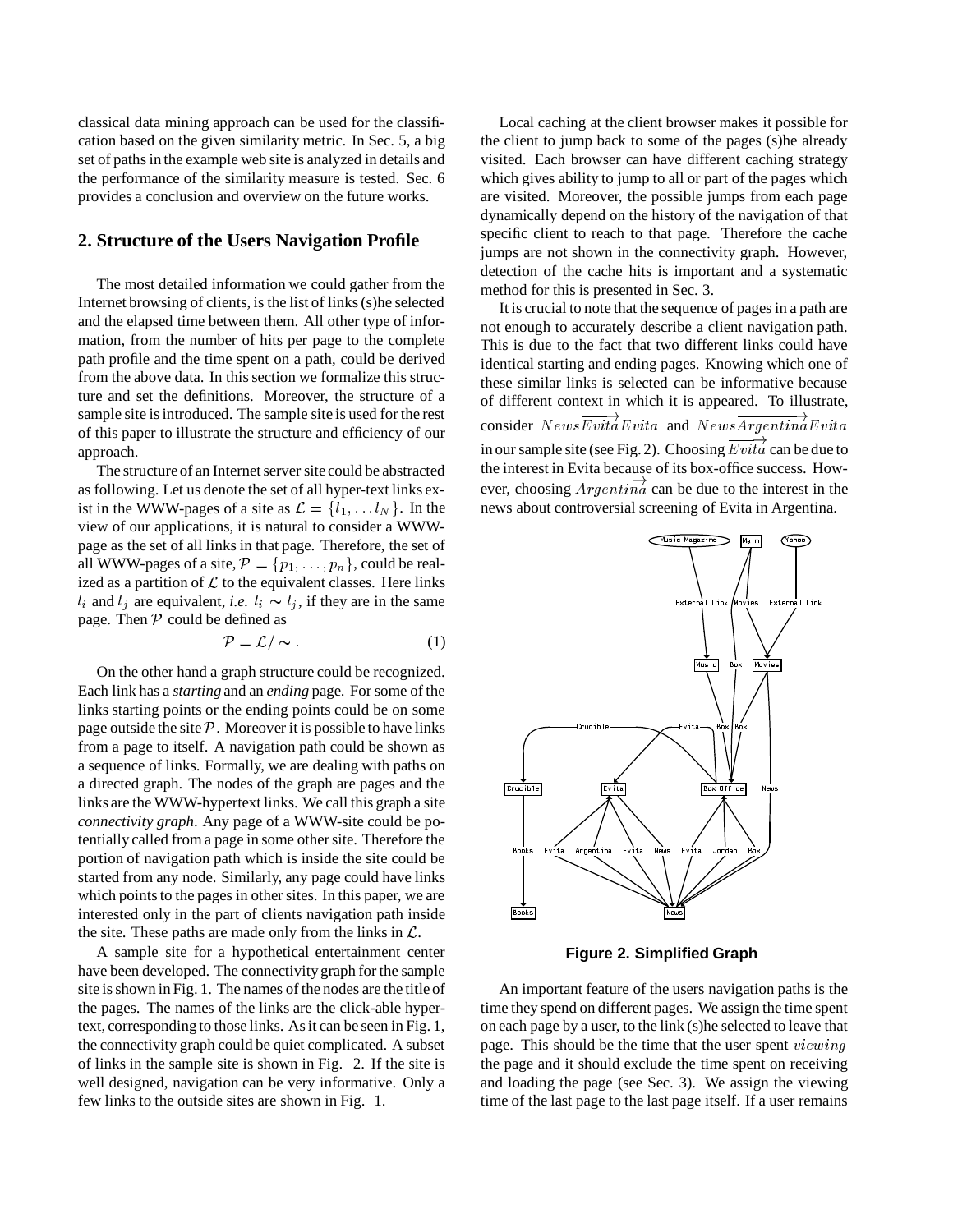on a page for a considerably long time before selecting the next link, we consider this as a sign that the client was not reading the page for the entire time. A time-out mechanism is explained in Sec. 3 that considers this page as the ending point of the client path. The next move of the client after the long pause is considered as the starting point of a new path.

We define the profile information of a user as the set of the links of his(er) navigation and the corresponding link times. We show the links sequence of the path traversed by the user u as  $s_u = (l_{i_1}, \ldots, l_{i_n})$ , the corresponding links time sequence as  $T_u = (T_u(l_{i_1}), \ldots, T_u(l_{i_n}))$  and the user profile as pair of sequences,  $(s_u; T_u)$ .

Some examples of paths on the sample site (Fig. 2) are given in the following:

- 1. Main Movies:  $20sec$  Movies News:  $15sec$  News cation n Box:  $43sec$  Box Office Evita:  $52sec$  News col and  $Argentina: 31 sec$  Evita: 44  $sec$
- 2. *Music Box* : 11sec Box Office C rucible : 12sec Cru-<br>is constru *cible* ,,,6,6,?,6,6,6,/ "#%%- \*#,'-\*' *Books:19 sec*
- 3. Main Movies:  $33 \text{ sec}$  Movies Box:  $21 \text{ sec}$  Box Of- $\emph{fice Evita : 44 se c' News Box : 53 se c' Box Office on$ ,,6,6,,6,6,6,?,/ 0217345 \*' *Evita :31 sec*
- 4. Main Movies:  $19sec$  Movies News:  $21sec$  News http:  $Box: 38 sec$  $Box\; Gffice \; Evita : 61sec \; News \; Evita : 24sec \; Evita$  filer.  $News : 31 sec' News Argentina : 19 sec' Evita: 39 sec$
- 5. *Movies Box*: 32sec Box Office News: 17sec News *Jordan : 64sec Box Office Evita : 19sec Evita:50*  $\qquad \qquad$  To g
- 6. *Main*<br>  $Box$  *Office*  $\overrightarrow{Evita : 33sec}$  *News*  $\overrightarrow{Box : 41sec}$  *Box Of-* a page access *fice* ,,6,,6,6,6,6,?,/ 01-345 !7& \*' *Evita* &(')+\* ,A,,6,6,6,6,,6, ' *News: 47*

These examples are used in the following sections to explain different aspects of our analysis.

### **3. Design and Implementation of a Profiler**

For the purpose of recording users' path profile, we designed and implemented a profiler. A simple profiler can be a counter which counts the number of accesses to a webpage. A sample profiler can be found in[13] which is written in Perl script and provides a comprehensive view of daily accesses for the web-site. Due to the specific requirements of our analyzer (see Sec. 4), we require to capture more information than those captured by previous profilers(e.g., [23]).

Many research studies [13, 23, 5] and some commercial products [2, 1] have looked at capturing users' web access patterns and store them in log files for different purposes. Our profiler is distinguishable from all those studies due to its following main characteristics. Our profiler is executed at the client site instead of the server site. While this results in more accurate information gathered from the client (e.g., client cache hits, precise page viewing time), its implementation is very challenging. We achieved this by implementing a Java applet which its details are sketched in Sec. 3.1.2. Note that in [5], they also gathered accurate information about the client access. They achieved that by modifying the web-browser. Our profiler, however, requires no modification at the client site (including the browser), and it does not rely on user cooperation. In addition, no modification needs to be done in the current state of HTTP protocol and/or its packet structure. It is only required to modify the web-pages at the server site. This modification can be done automatically by some kind of a parser. That is, we define a new phase between the time that a web-page is constructed and the time it is made available through Internet. During this intermediate phase every page is parsed and modified automatically. First, a call to a Java applet is added to every page (see Sec. 3.1.2 for more details). Second, all the hypertext links are modified so that by clicking on them, more information will be transfered to the server site (see Sec. 3.3). A demo of our profiler is available on  $\emph{http://www.usc.edu/dept/imsc/profilter.html. For}$ the rest of this section, we describe the design of our profiler.

 $ec$  ing of the time spent by client viewing a page, 2) detecting For each user, our profiler should capture the ordered list of selected links and the viewing time of each page. The information content of our profile is a superset of statistical information such as frequency of access to a page and a link. To generate profile sequence accurately, the profiler needs to overcome three interesting challenges: 1) accurate recorda page access at the server site, should the client observes a hit in its local cache, and 3) detecting the links traversed by the clients. For the rest of this section we describe these challenges and our proposed solutions.

#### **3.1 Viewing Time**

The time spent by a user viewing a page is a very important piece of information that can be employed to measure user's interest in the page. However, accurate recording of the viewing time is not trivial. To illustrate, consider Fig. 3. This figure demonstrates a client interactions with the server from the time the user requests a page (time  $t_0$ ) until the time the server receives the user's subsequent request for another page (time  $t_5$ ). We are interested in the duration  $t_4 - t_3$  that is termed *viewing time*. Note that the difference between  $t_1$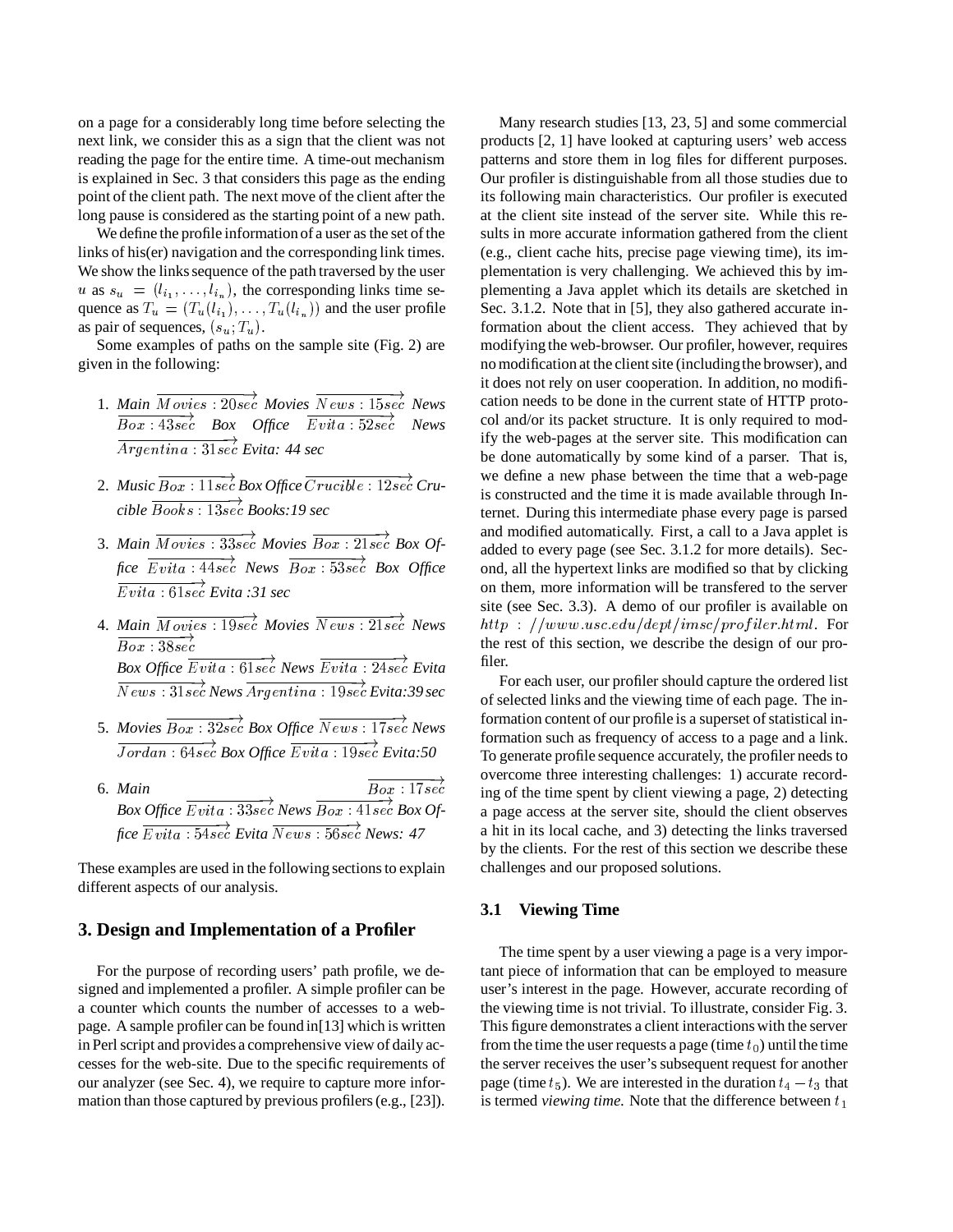

**Figure 3. Client/Server Interactions**

and  $t_2$  is in the order of a fraction of milli-second and can be ignored (i.e.,  $t_1 \approx t_2$ ). Currently, different web servers such as NCSA [12] and Apache [14] provide us with the flexibility to obtain  $t_1$  and  $t_5$  (actually  $t_2$  and  $t_6$ ) as the times the request was served. They store this information in Common [19] or Extended Log File [21] format. However, for the purpose of our analysis we need times  $t_0$  and  $t_4$ . In addition, we need time  $t_3$  to compute viewing time accurately.

Another argument to question the accuracy of viewing time information is that the user might load a page and then leave. Hence, even  $t_4 - t_3$  is not the real time spent on viewing the page. One method to compensate is to compute a threshold based on the page size and reading speed of humans. If the viewing time exceeded the threshold, then the time information for that page must be invalidated and the threshold can be used as the viewing time. An alternative is to use smart cameras [18] to determine if the user is really viewing the page. This of course has privacy issues which might only be acceptable for certain applications (such as educational applications).

To illustrate the problem of using inaccurate viewing time, consider the following example. Suppose a clustering algorithm clusters users based on the time they spend viewing a page (as in [23]) and the profiler assumes  $t_5 - t_1$  as the , viewing time. The clustering algorithm will end up classify users based on the network traffic. For example, at 9:00am suddenly all the users show interest on page  $i$  while the reality is that the network was congested and it took longer to load the next page from page  $i$  for most of the users.

We propose two techniques to compute viewing time. The first one is based on a server-site profiler and has the disadvantage of using approximation. The second approach is a client-site profiler which is more accurate but it is possible for a user to disable it due to tight security considerations.

#### **3.1.1 Server Site Profiler**

If the profiler is running at the server site, it can trivially ob- $\tan t_1, t_2$  and  $t_5$ . The server can then execute a *ping* command and measure its round-trip time (say  $\delta$ ). Subsequently,  $(t_1-t_0)$  (or  $(t_5-t_4)$ ) can be approximated as  $\frac{3}{2}$ . Using ping is appropriate because it incorporates the network congestion at the time of request. In other words  $\delta$  is a function of network congestion. Finally,  $(t_3 - t_2)$  can be approximated as  $PageSize * \frac{\delta}{2}$ , where  $PageSize$  is the size of the page in number of TCP/IP packets. Having the above durations, the computation of  $t_4 - t_3$  is straightforward.

Note that this method is relying heavily on approximation because some metrics such as the server load has not been considered. Consequently, the estimated viewing time might not be accurate. In the following section, we describe a more accurate method to capture the viewing time.

#### **3.1.2 Remote Agent**

If the profiler can be executed at the client site, then the measurement of viewing time can be done much more accurately. In this section we propose a method to run a *remote agent* at the client site without violating the security of the user. Our remote agent is implemented in Java [8] language. We developed a Java applet which is loaded into the client machine only once when the first page of our server has been accessed. Subsequently, every time a new HTML page (say page  $A$ ) is loaded at the client display, the applet will send the system time as  $(T_{load}(A))$  to the server. Similarly, once the page is unloaded, again the system time will be reported to the server as  $(T_{exit}(A))$ . Trivially, by deducting  $T_{load}(A)$  from  $T_{exit}(A)$ , the server can compute the exact viewing time for page  $A$ .

The only disadvantage of this method is that the loading time of the applet is considered as part of the viewing time of the first page. After that, the applet becomes resident in the client's cache and no more loading time will be encountered. The loading time is unpredictable because it depends on various parameters such as connection speed, network congestion, number of classes being downloaded, speed of the justin-time compiler etc. and varies from one platform/browser to the other. To resolve this problem, we investigated an alternative solution based on JavaScript [3] language which is a compact, object-based scripting language for developing client/server Internet applications. In comparison with Java applet, this implementation consumes very little or no time in interpretation as the JavaScript is a lightweight language. However, we abandoned the JavaScript implementation because the only time that the code can capture and report  $T_{exit}$ , was when the user clicks on a hypertext link. Instead, if the user clicks on hot-key buttons on the browser (e.g.,  $back, forward$  or  $go$  buttons in Netscape) for navigation, the JavaScript code cannot capture and report  $T_{exit}$  to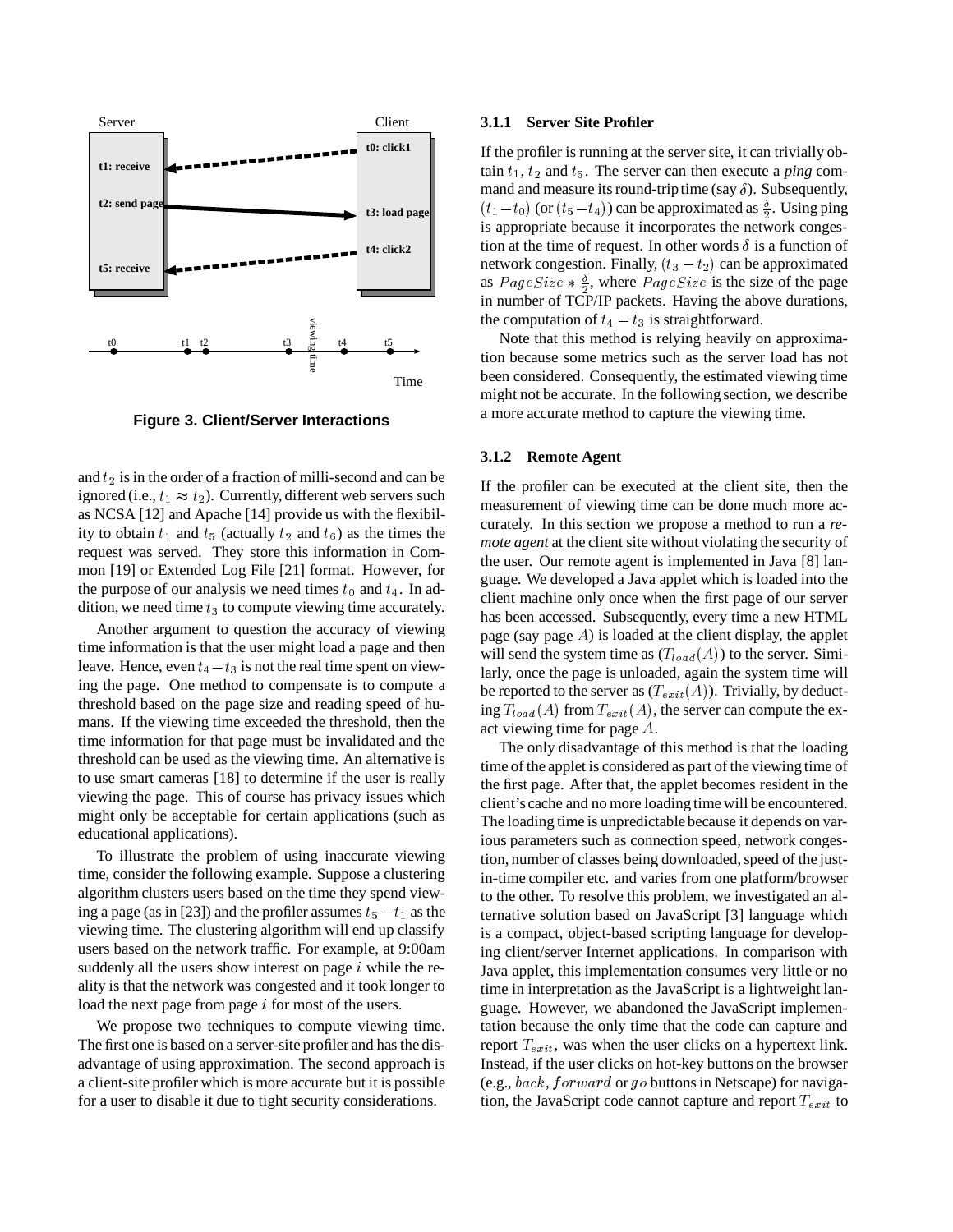the server. Hence, we select the Java applet implementation and ignore the loading time of the applet for the first page.

To capture  $T_{load}$  and  $T_{exit}$  by the Java applet, each HTML page should be modified to incorporate a call to the applet. The following are sample statements that should be added (automatically) to the beginning of every HTML page ("index.html" page in this example):

```
<APPLET CODEBASE="/java"
CODE="ViewTime" WIDTH=1 HEIGHT=1>
 <PARAM NAME="PAGE_NAME"
 VALUE="http://imsc.usc.edu/index.html">
</APPLET>
```
Incorporating the above statements at the beginning of the page results in invocation of the applet "ViewTime" immediately when the page is loaded. Subsequently, the applet stops execution when the page is unloaded.

 $T_{load}$  and  $T_{exit}$  are captured by the applet using the *currentTimeMillis()* method from *java.lang.System*. We implemented our own class to send  $T_{load}$  and  $T_{exit}$  to the server using *java.net.Socket* class. The submissions of  $T_{load}$  and  $T_{exit}$  to the server are incorporated into the *start* and *stop* methods of *java.applet.Applet* class, respectively. The *start* method is called each time the applet is revisited in the webpage. The *stop* method is called when the web-page that contains this applet has been replaced by another page and also just before the applet is to be destroyed. In addition to  $T_{load}$  and  $T_{exit}$ , the applet also sends the URL of the loaded page. This information is utilized later to detect client cache hits (see Sec. 3.2).

At the server site, a Perl script is running that will gather all the information sent by the client (e.g.,  $T_{load}$ ,  $T_{exit}$ ) and record it as the user profile. This information will be analyzed by our path clustering techniques as described in Sec. 4. The major drawback of the remote agent is that some users might disable Java from their browser due to security concerns.

#### **3.2 Client Cache**

Typically, web browsers employ some techniques to cache the pages that has recently been accessed. If the user decides to return to an already accessed page, the server will not be notified and hence a server site profiler cannot record this information. There are many alternative methods to detect cache hits.

One method is to assign a short expiration time to HTML pages, enforcing the browser to retrieve every page from the server (and hence notifying the server). This can be done using *Expires* entity-header field in the HTTP protocol. This allows the web server to select a date after which the information may no longer be valid. One can set the date to value of zero (0) or an invalid date format that results in immediate expiration of a page after its retrieval. Alternatively the user can also set the browser cache size to zero. However, this requires the user cooperation and cannot be enforced. The obvious disadvantage of both of the above methods is the performance degradation resulted from observing many cache misses.

An alternative method to capture references to cached pages is by doing some kind of detective work. This method is based on the fact that the links of a path should be consistent, i.e., the ending page of each link should be the same as the starting page of the next link. Violation of this rule in a user profile is the sign of local cache usage. This can be best shown by an example. Assume the following access pattern for a user:  $p_i$ ,  $p_j$ ,  $p_i$ , and  $p_k$ . However, due to some caching mechanism, the server is only notified of the following pattern:  $p_i$ ,  $p_j$ , and  $p_k$ . This is because the second access to page  $p_i$  observed a hit at the client's cache. The server can analyze the access pattern and assuming there is no link from  $p_j$  to  $p_k$  (which is a likely true assumption; otherwise, the user could have directly used that link to load  $p_k$ ) detect that the user has loaded  $p_i$  first and then  $p_k$ . We developed a heuristic to generate as accurately as possible the real access pattern from reported access patterns. In our heuristic method, we use the Referrer request-header field in HTTP protocol [15]. However, due to lack of space and since our alternative method to capture cache hits (described in the following paragraphs) is more reliable and accurate, we do not elaborate more on this heuristic method. Note that another serious shortcoming of our heuristic method is that it might not be able to detect the link sequences. To illustrate, in the previous example, if there are two different links from  $p_i$  to  $p_i$ , the server cannot find out which link was selected. This is because no report about this access was sent to the server. The situation becomes worse if the client uses hotkey buttons on the browser (e.g.,  $back$  button in Netscape).

In contrast to all the above methods, our remote agent design can capture cache hits simply and accurately. Recall from Sec. 3.1.2, that for every HTML page, either loaded from cache or sent by the server, the "ViewTime" applet submit  $T_{load}$  and  $T_{exit}$  to the server. Hence, if the server receives  $T_{load}$  for a page that has not been requested (say page  $(A)$ , it can interpret it as a cache hit for page  $A$ . Note that this technique is independent of how the cached page was referenced, i.e., by using hot-key buttons or by directly clicking on hypertext links.

# **3.3 Traversed Links**

One of the major differences between this approach (see Sec. 4) and previous studies is that we consider the order of page accesses. Our profiler has even made one more step forward and captures the links the client has selected to ac-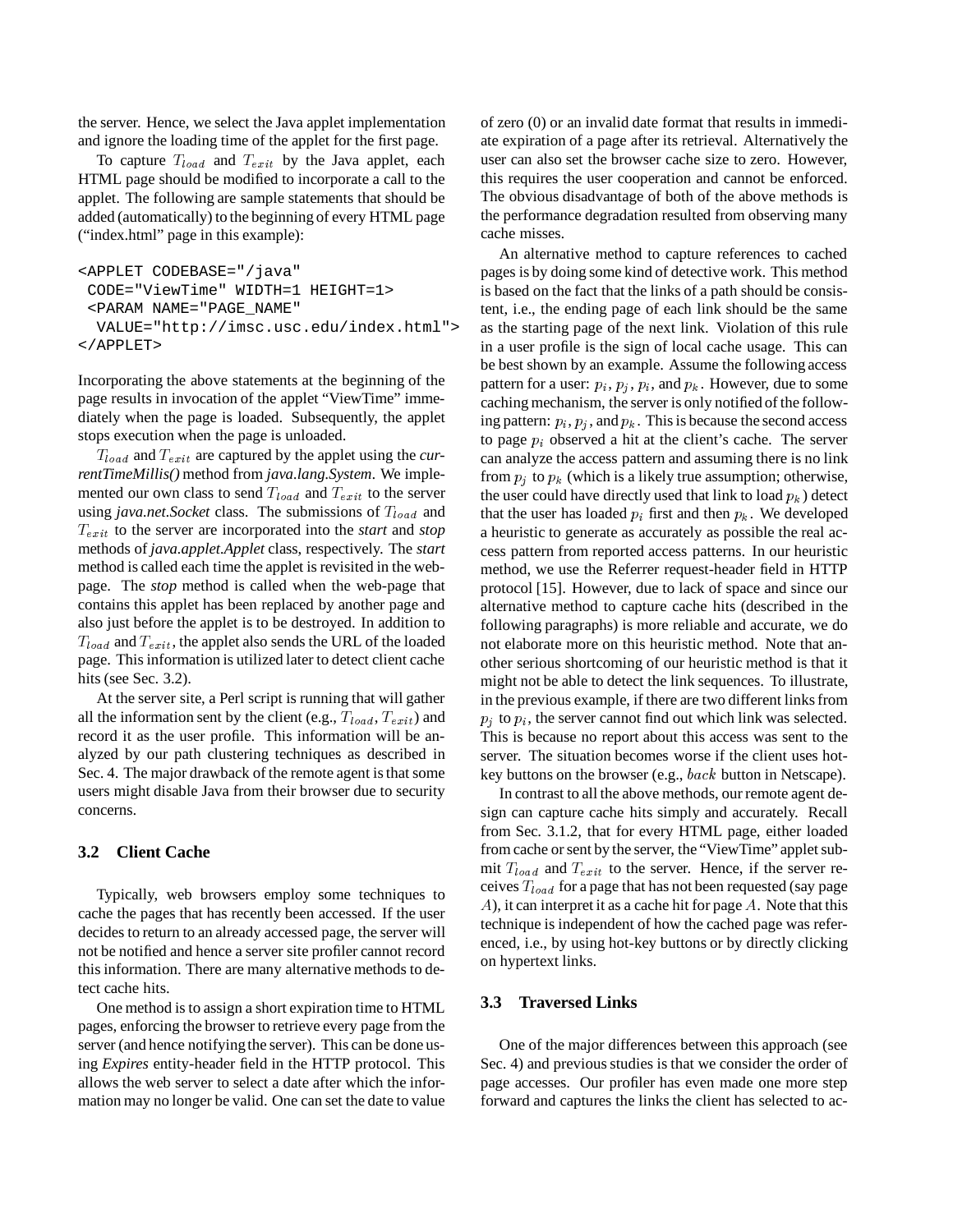cess pages. To illustrate, in Fig. 2, the user can select either  $Argentina$  or  $Evit\acute{a}$  hypertext links to navigate from the *News* web-page to the *Evita* web-page. In order for our path clustering algorithm to differentiate between these two users, our profiler should be able to capture the link information. This becomes even more challenging when the links have both identical names and target pages, but appear in different contexts. For example, in Fig. 2, there are two links with the identical name of  $\overrightarrow{Evita}$ , but in two different contexts (i.e. a "song" context and an "Oscar" context).



**Figure 4. The original**  $News$  web-page



**Figure 5. The modified**  $News$  web-page

Currently, only the URL of the page requested by the client is passed to the server. This information is not sufficient to distinguish between links pointing to the same page (either with or without identical names). Briefly, our profiler extends the URL address of the pages with a *link identifier*. The link identifier is an index to a server resident table whose rows contain link names and numbers.

As mentioned before, we add a new phase between the time that a page is constructed and the time that it is made available through Internet. During this intermediate phase each page is parsed and modified automatically. For example, Fig. 4 shows the structure of the  $News$  web-page prior to applying the intermediate phase. Subsequently, Fig. 5 depicts the result of applying the intermediate phase on the &(' ) \* web-page. Hence, the three references to *Evita.html* are augmented with three different link identifiers. In addition, a table is generated that is indexed by link identifiers. Each row of the table contains a link identifier, its corresponding reference name and the number of occurance of the reference name in the page. Now the page is ready to become available on the Internet. That is, if a user clicks on

"Argentina", the target page, *Evita2.html*, will be passed to the server. The server decomposes *Evita2.html* into the target page address, *Evita.html*, and the link identifier 2. From the link identifier, the server retrieves the 2nd row of the index table and realizes that the link "Argentina" was selected. Subsequently, it sends the target page *Evita.html* to the client and record the following access pattern for the user: *News.html Argentina Evita.html*. Note that without the above steps, the server could have only recorded *News.html Evita.html* access pattern. Similarly, a user interested in Oscar nominations who selects the first occurance of "Evita" to access  $Evita.html$  can be distinguished from the other user interested in music who selects the second occurance of "Evita". The server will record *News.html*  $Evita * 1$  *Evita.html* as the access pattern of the first user and *News.html*  $\overrightarrow{Evita *2}$  *Evita.html* as the access pattern of the second one.

Since the above technique requires no modification at the client site, it can be employed by both server or client site profilers. We have incorporated this technique into our remote agent design (see Sec. 3.1.2).

# **4. Knowledge Discovery from Users Profile**

The purpose of knowledge discovery from users profile, is to find clusters of similar interests among the users. If the site is well designed, there will be strong correlation among the similarity of the navigation paths and similarity among the users interest. Therefore, clustering of the former could be used to cluster the latter. In the following section we show this correlation using many examples from our sample site. We call WWW-sites with high correlation between users interests and their navigation path a *Server Informative WWW-site*. In [25] some design guidelines to construct Server Informative web-sites are explained.

The basic question is: what do we mean by calling two paths *similar*? Similarity among the navigation paths should be based on some of their features. The definition of the similarity is application dependent. Here we provide an overview on a powerful path clustering method called *pathmining*[24]. This approach is suitable for knowledge discovery in databases with partial ordering in their data. In this method, first a general *path feature space* is characterized. Then a *similarity* measure among the paths over the *feature space* is introduced. Finally this similarity measure is used in the clustering purposes. For more in-depth analysis of the path-mining approach and its other applications consult [24]. Here we cover different aspect of path-mining in the context of the WWW-site navigation analysis.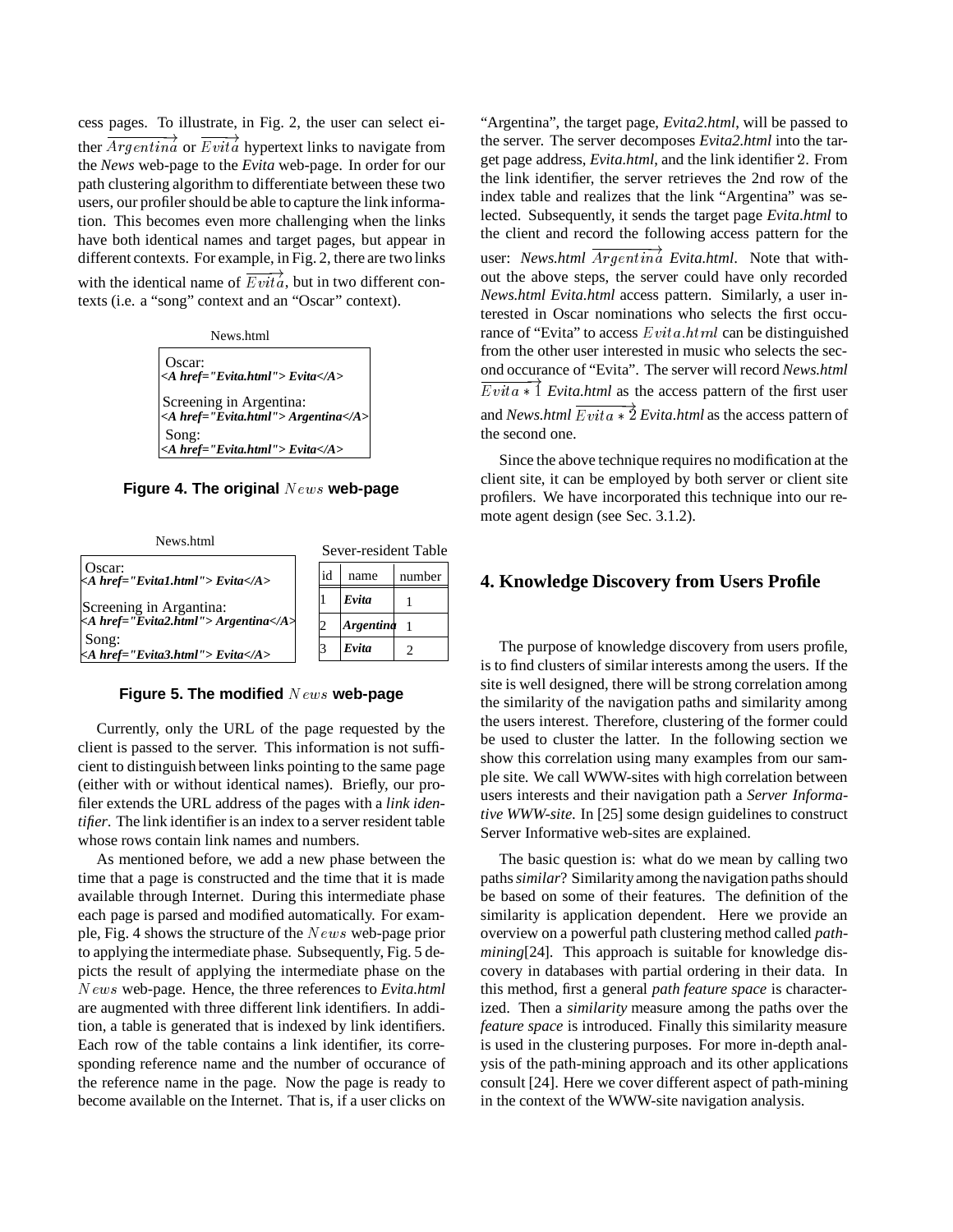#### **4.1 Path Feature Space**

Defining a similarity measure among paths is not straightforward. This is due to the fact that we need to measure the distance between paths with different length and/or different starting pages. Moreover, paths are defined on a directed graph that can potentially have many cycles.

We consider a space of path features which is rich enough to capture important features of a path but yet has a simple underline structure. Consider a path  $s$  consisting of  $n$  links. We call s a *n*-hop path. Let's define  $S_m$  as the set of all possible *m*-hop sub-paths of *s*. Therefore,  $S_m(s)$  has  $n-m+1$ elements. As a convention a page is considered as a 0-hop path. The set of  $m$ -hop sub-paths contains all possible orders of  $m$  connected links in the path. Note that a cyclic path includes some of its sub-paths more than once. The union of all  $S_m(s)$ 's for all  $0 \le m \le n$ , which is shown by  $S(s)$ , is all called the *feature space* of path s. Note that path s itself belongs to  $\mathcal{S}(s)$ .

To illustrate, consider the first and the third path in the example of Sec. 2. The feature space which is embedding these two paths is the union set of all sub-paths of these two paths. This set of features is listed in the following (only up to :  $2-hops)$ 

- 0-hops: *Main, Movies, News, Box Office, Evita*
- 1-hops: *Main Movies Movies, Movies News News,*  $News\ Box\ Office, Box\ Office, Evita\ News, News.$  $A$ rgentina Evita, Box Office Evita<sup>,</sup> Evita
- 2-hops: *Main Movies Movies News News, Movies*  $\overrightarrow{News}$  *News*  $\overrightarrow{Box}$  *Box Office, News*  $\overrightarrow{Box}$  *Box Office* News, *News, Box Office* News *Argentina next* section w  $E$ vita, Main M ovies<sup>,</sup> Movies Box **Box Office, Box Of***fice News<sup>'</sup> News Box<sup>'</sup> Box Office, News Box<sup>'</sup> Box office* Evita<sup>*Evita*</sup>

Considering all possible  $m$ -hops up to 5-hops, the feature space of these two paths includes 30 sub-paths.

The time spent over a sub-path is simply defined by the sum of the times spent on the links of that sub-path. As we mentioned in Sec. 2, the link time is defined by the viewing time on the end page of that link. The total viewing for the user u on the sub-path s is denoted as  $T_u(s)$ .

#### **4.2 Path Angles and Path Clustering**

A natural *angle* among the paths can be constructed by using an *inner product* over the feature space[24]. The angle among the navigation paths  $s_1$  and  $s_2$  over sub-paths with length  $m$  is given by

$$
\cos(\theta_{m;s_1,s_2}) = \frac{_{m}}{(_{m})^{\frac{1}{2}}(_{m})^{\frac{1}{2}}}
$$
 (2)

where the *inner product* over sub-paths with length m for the paths  $s_1$  and  $s_2$  is defined by

$$
\langle (s_1; T_{u_1}), (s_2; T_{u_2}) \rangle_m =
$$
  

$$
\sum_{k=0}^m \sum_{s \in S_k(s_1) \cap S_k(s_2)} T_{u_1}(s) \times T_{u_2}(s).
$$
 (3)

 $\frac{m+1}{2}$  page are *perpendicular*. Also each path has zero angle with Based on the above definitions, the paths with no common itself. This angle can be employed as a natural *similarity* measure. Note that above definition works for any nonnegative integers  $n_1$ ,  $n_2$  and  $m$ , where  $n_1$  and  $n_2$  are the lengths of  $s_1$  and  $s_2$ , respectively. For  $m \ge \min(n_1, n_2)$ all the inner-products are equal and we drop the  $m$  index.

> Here we investigate the sample paths given in the Sec. 2 to check if the path angle measure predicts reasonable results. A simple calculation based on Eq. 3 produces the path angle among every pair of the six paths given in that example. The result is shown in the following path angle matrix.

 $\cos(\theta) =$ 

| $\left( \begin{array}{cccccc} 1 & 0.10 & 0.250 & 0.319 & 0.031 & 0.190 \\ 0.010 & 1 & 0.019 & 0.010 & 0.010 & 0.004 \\ 0.250 & 0.019 & 1 & 0.010 & 0.120 & 0.306 \\ 0.319 & 0.010 & 0.010 & 1 & 0.072 & 0.105 \\ 0.031 & 0.010 & 0.120 & 0.072 & 1 & 0.107 \\ 0.190 & 0.004 & 0.306$ |  |  |  |
|--------------------------------------------------------------------------------------------------------------------------------------------------------------------------------------------------------------------------------------------------------------------------------------|--|--|--|
|                                                                                                                                                                                                                                                                                      |  |  |  |
|                                                                                                                                                                                                                                                                                      |  |  |  |
|                                                                                                                                                                                                                                                                                      |  |  |  |
|                                                                                                                                                                                                                                                                                      |  |  |  |
|                                                                                                                                                                                                                                                                                      |  |  |  |

 $\rightarrow$  rithms in the classical theory of data mining [9, 6, 10]. In the Up to here we showed how to calculate the similarity between each pairs of the paths. Hereafter, using the path angle as a measure for similarity, we can apply a handful of algonext section we use  $K$ -means algorithm to classify a large number of paths on our sample site. For the purpose of illustration, henceforth a simple threshold method to classify our six example paths are employed.

Knowing the number of desired classes we could determine a threshold angle  $\theta_{th}$  to split the classes. Paths with angels less than the threshold angle are considered in the same class. A membership matrix could be constructed by changing elements of the similarity matrix to ones or zeros depending if they are larger or smaller than the threshold. For a threshold angle in the following range

$$
0.250 < \cos\left(\theta_{th}\right) < 0.306\tag{5}
$$

the membership matrix for our example is

$$
M_{s_1,s_2} = \begin{pmatrix} 1 & 0 & 0 & 1 & 0 & 0 \\ 0 & 1 & 0 & 0 & 0 & 0 \\ 0 & 0 & 1 & 0 & 0 & 1 \\ 1 & 0 & 0 & 1 & 0 & 0 \\ 0 & 0 & 0 & 0 & 1 & 0 \\ 0 & 0 & 1 & 0 & 0 & 1 \end{pmatrix}
$$
(6)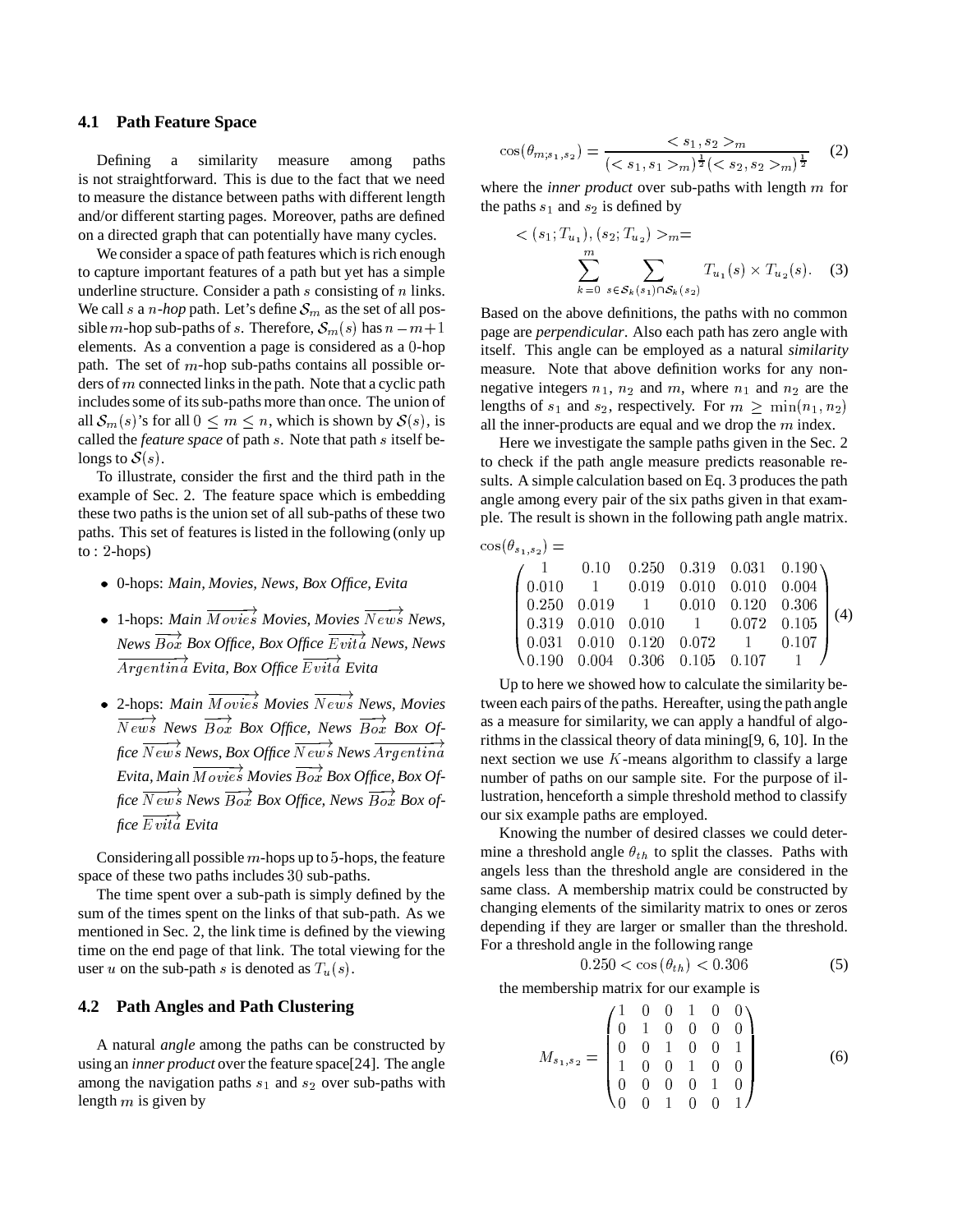In this matrix, a 1 in row  $i$  and column  $j$  suggests similarity between paths  $i$  and  $j$ . We could transform this membership matrix to a block diagonal matrix with simple swapping of the rows and columns (see Tab.1). From Tab.1, we can clas-

| Path ID |   |   | 3 | 6        | 2 |   |
|---------|---|---|---|----------|---|---|
|         |   |   | 0 | $\theta$ |   | 0 |
|         |   |   | 0 | 0        | 0 | 0 |
| 3       | 0 | O |   |          | 0 | 0 |
| 6       | 0 | O |   |          | 0 | 0 |
| 2       | 0 | O | 0 | 0        |   | 0 |
| 5       | 0 |   | 0 | 0        |   |   |

#### **Table 1. Results after clustering**

sify our sample paths to the following four classes: path 1 and 4 are in the first class, paths  $3$  and  $6$  are in the second class. Paths 2 and 5 each make an isolated class.

The power of path-mining algorithm is in probing the order of the links. For example, consider paths 1 and 3. Although, these two paths visit the same pages, path-mining did not cluster them in the same group. This is because they have visited different links and/or different links order. Other methods in which similarity function is only based on visiting similar pages[23], are not able to address this issue. Notice the distinction among path  $1$  and  $3$  is mapped to a distinction between the interests of the two users. User with path 1 may be interested in news about Evita while user with path 3 is interested in Evita because of the box office records.

Two paths are considered perpendicular if they have no link or page in common. For example the angle between path  $2$  and  $6$  is close to  $90$  since they have only one page in common. Examine paths 4 and 1 to see how path-mining algorithm handles path with cycles. These examples indicate that clustering based on the path angles follows an intuitive clustering. Fast algorithms in finding the path angles are important when the graph size is very large. For a detailed analysis consult[24].

### **5. Performance Evaluation**

To evaluate the merit of our profiler and path-mining algorithm, we conducted a two step experiment on our sample web-site shown in Fig. 1. The parameters of this site are reported in Table 2. First we chose ten users to surf on the sample web-site. Using our profiler the links and their corresponding viewing time were captured. The profiler output was checked against a direct measurement of the users activities. The profiler recorded the viewing time and link access accurately.

Subsequently, we generated from 30 to 150 paths around the ten *nucleus* paths. The mean length of the generated

| Number of pages                             | 34              |
|---------------------------------------------|-----------------|
| Number of links                             | $\frac{1}{136}$ |
| Avg number of links per page                |                 |
| Avg similar target-different links per page | 2               |
| Avg similar target-identical links per page | 2               |
| Total number of links to outside web pages  | 11              |

**Table 2. Sample web-site parameters**

| ID                       | # of paths  | Result  | Error | Result     | Error |
|--------------------------|-------------|---------|-------|------------|-------|
|                          | in original | $BF=5%$ | %     | $BF = 10%$ | %     |
|                          | cluster     |         |       |            |       |
| $\mathbf{1}$             | 100         | 113     | 13    | 131        | 31    |
| $\frac{2}{3}$            | 115         | 87      | 24    | 92         | 20    |
|                          | 43          | 48      | 11    | 57         | 32    |
| $\overline{\mathcal{L}}$ | 56          | 54      | 3     | 44         | 21    |
| 5                        | 93          | 86      | 8     | 86         | 14    |
| 6                        | 140         | 151     | 7     | 119        | 15    |
| 7                        | 30          | 35      | 17    | 15         | 50    |
| 8                        | 84          | 96      | 14    | 123        | 46    |
| 9                        | 129         | 139     | 7     | 110        | 15    |
| 10                       | 150         | 131     | 7     | 163        | 9     |

**Table 3. K-Means clustering Result**

paths was 8 *links*. To generate a path  $s_k$  around the nucleus path  $s_n$ , we employed Markov Chain model as follows. Suppose  $i, j$  is a link in  $s_n$  and we want to generate the next link after *i* for  $s_k$ . Subsequently, we go to *j* with 95% probability as opposed to any other node in the graph. We call this a path with branching factor(BF) or noise level  $\%5$ . Therefore, the probability of generating an 8-hops identical to the nucleus path is about 66%. The other 34% of generated paths are in a range of similar to entirely different from the nucleus path. The generated paths can be different in links, time, and length of a given path.

We report the result of the clustering on paths generated with branching factor (BF) 5% and 10%. A total of 940 paths were generated and fed into our path-mining algorithm. Subsequently, we applied K-Means clustering algorithm [6, 9] on the path angles computed from our path similarity algorithm. The result for K-Means algorithm with  $K = 10$  (i.e., 10 clusters) is presented in Table 3. Our experiment shows that the average error margin in recovering the original clusters are  $\%10$  and  $\%27$  for the branching factors  $\%5$  and  $\%10$ , respectively. Note that due to the impact of inserted noise, some of the generated paths might legitimately belong to some class different than which they have been originated.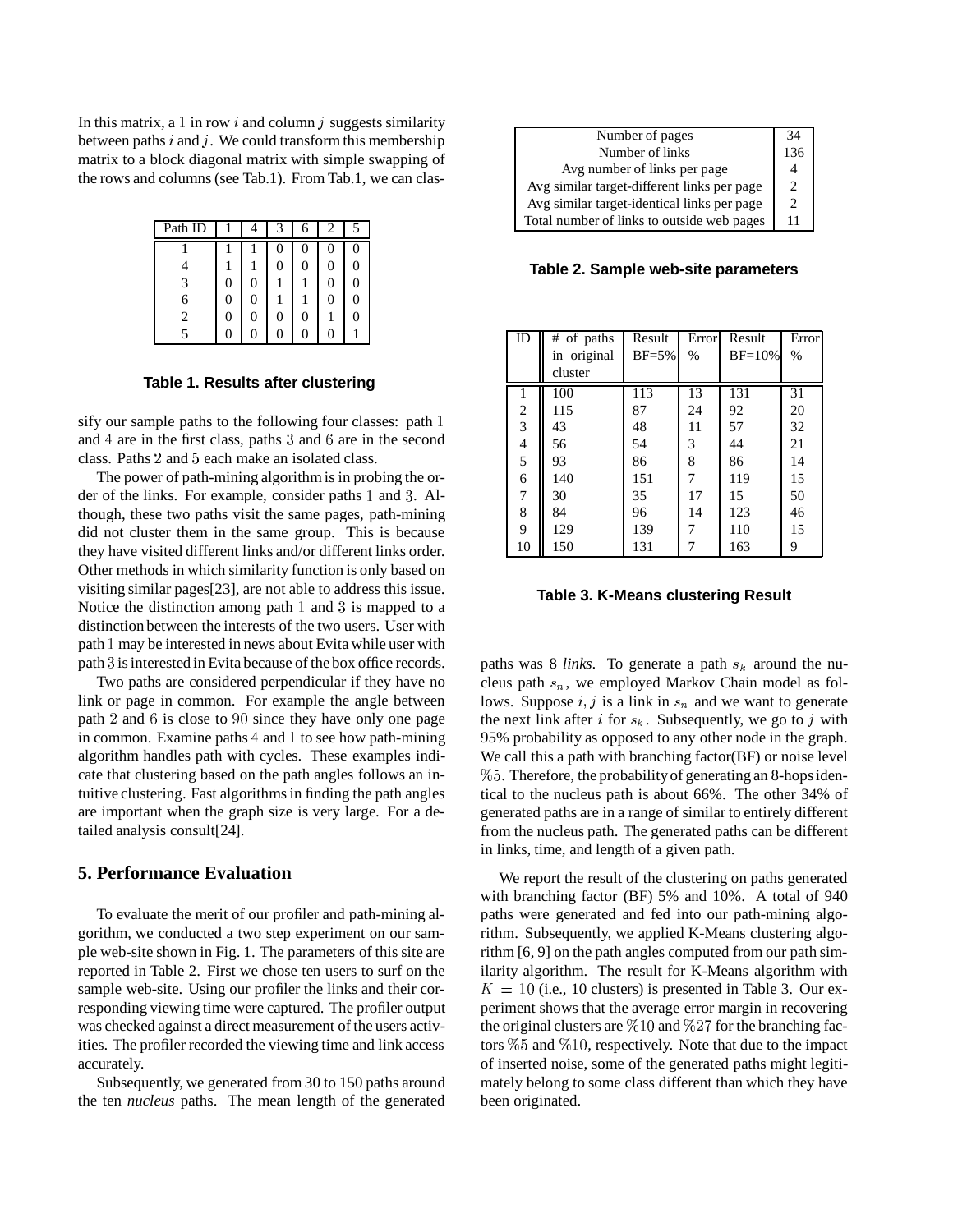# **6. Conclusions and Future Research Directions**

Conventionally, web users access have been captured by profilers to the advantage of the user in order to achieve a smoother navigation or understand the user behavior [10, 17]. In thisstudy, we propose to capture user navigation path to the advantage of web site owner. Capturing this information requires a more elaborated user profiler which has been designed and implemented as part of this study. Traditional profilers only count the frequency of access to a page as well as some data regarding the clients system[13]. Other studies in this area focussed on how to differentiate users who are logging in with the same IP address using *session identifier*[20, 16] in conjunction with identifier timeout mechanism (as mentioned in [23]), which has also been incorporated by our profiler. Some studies mentioned the importance of the page viewing time [23] while no feasible implementation to accurately collect this piece of information was proposed. Our profiler, in addition to the above, captures clients: 1) access page order, 2) link access, 3) cache reference, and 4) accurate page viewing time. We also proposed a design and implementation for a remote agent. The tradeoff between user privacy and servers' requirement to capture user information is currently under investigation by alternative standardization committees [20, 22]. In this study, we assumed the current status of HTTP standard and Java security system.

Next, we implemented the *path-mining* algorithm[24] to cluster the navigationpaths detected by the our profiler. This algorithm finds a scalar number as the similarity among the paths. These similarity numbers could be fed to standard data-mining algorithms[7] to cluster the users interests. The advantage of this approach over previous attempts[23] isthe utilization of the links orders in addition to the users page access viewing times.

There are many interesting applications that can benefit from the knowledge extracted by our method [11]. Dynamic link generation and pre-fetching the pages have already been mentioned in [23, 4]. Our clustering method provides a better knowledge base for these applications due to path order considerations. Another interesting application is to map the user navigation path data to the answers of a specific questionnaire. Having this done, the marketing division of a business could *implicitly* get the answers to some of itsmarketing questionsjust from users navigationon their web-site. We need a systematic web-site design methodology to create new web-pages, or modify existing web-pages, such that different users' navigation patterns could be better mapped to the answers to a set of specific questions. We have already developed some preliminary design rules and our experimental results have been promising and will appear in [25]. This direction involves the use and test of our package with more sophisticated knowledge discovery methods, like *associated rules*.

### **References**

- [1] Interse market focus 3 by interse corporation. http://www.interse.com.
- [2] Netcount service from pricewaterhouse llp. http://www.netcount.com.
- [3] See. http://home.netscape.com/eng/mozilla/Gold/handbook /javascript/index.html.
- [4] A. Bestavros. Using speculation to reduce server load and service time on the www. In *Proceedings of CIKM'95: The* - *ACM International Conference on Information and Knowledge Management*, Baltimore, Maryland, November 1995.
- [5] C. Cunha, A. Bestavros, and M. Crovella. Characteristics of www client-based traces. Technical Report TR-95-010, BostonUniversity, CS Dept, Boston, MA 02215, April 1995.
- [6] B. Everitt. *Cluster Analysis*. H-E-B Ltd., 1974.
- [7] U. M. Fayyad, G. Piatetsky-Shapiro, G. Smyth, and P. Uthurusamy. *Advancesin KnowledgediscoveryandData Mining*. AAAI/MIT Press, 1996.
- [8] M. A. Hamilton. Java and the shift to net-centric computing. *IEEE Computer*, 29(8):31–39, 1996.
- [9] J. Hartigan. *Clustering Algorithms*. New York: John Wiley & Sons Inc., 1975.
- [10] H. Lieberman. An agent that assistweb browsing. In *Procedding of 14th Int. Joint Confernce on Artificial Intelligence*, pages 924–929, Mnotreal, Canada, 1995.
- [11] G. Piatetsky-Shapiro, R. Braachman, T. Khabaza, W. Kloesgen, and E. Simoudis. An overview of issues in developing industrial data mining and knowledge discovery applications. In *Proceedingof The Second Int. ConfernceonKnowledge Discovery and Data Mining*, pages 89–95, 1996.
- [12] See. http://hoohoo.ncsa.uiuc.edu.
- [13] See. http://netpressence.com/accesswatch/.
- [14] See. http://www.apache.org.
- [15] See. http://www.ics.uci.edu/pub/ietf/http/rfc1945. In *Request For Comments 1945*.
- [16] See. http://www.pathfinder.com.
- [17] See.

http://www..public.iastate.edu/ cyberstacks/aristotle.html. [18] See. http://www.usc.edu/dept/imsc/smcam.html.

- [19] See. http://www.w3.org/pub/WWW/Daemon/User/Config /Logging.html#common logfile format.
- [20] See. http://www.w3.org/pub/WWW/TR.

- [22] See. http://www.ai.mit.edu/projects/iiip/conferences/survey96 /cfp.html. In *Workshop on Internet Survey,Methodology and Web Demographics*, Cambridge, MA, January 29-30 1996.
- [23] T. W.Yan, M. Jacobsen, H. Garcia-Molina, and U. Dayal. From user acess patterns to dynamic hypertext linking. In *Proceedings of the International World-Wide Web Conference*, Paris, France, May 1996.
- [24] A. Zarkesh and J. Adibi. Pathmining: Knowledge discovery in patialy ordered databases. Submmitted to KDD-97.
- [25] A. Zarkesh, J. Adibi, C. Shahabi, and V. Shah. Discovery of the answersto hidden questionnairesbased on users web-site navigation. In preparation.

<sup>[21]</sup> See. http://www.w3.org/pub/WWW/TR/WD-logfile.html.